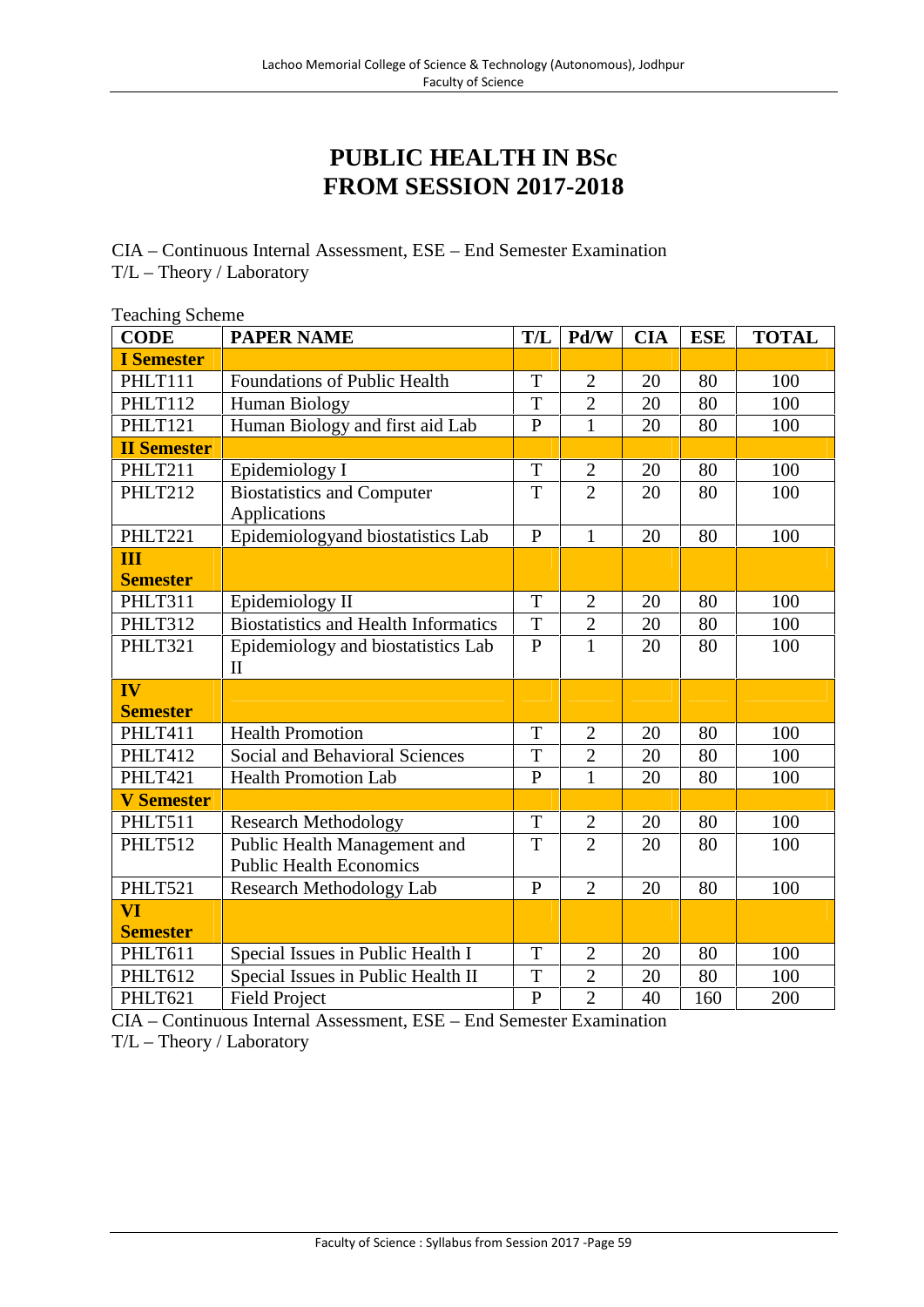| Syllabus applied for batch admitted in session 2017-2018 |  |  |
|----------------------------------------------------------|--|--|
|                                                          |  |  |

| <b>CODE</b>        | <b>PAPER NAME</b>                                                                                                                                                                              | T/L       | Pd/W             | <b>CIA</b> | <b>ESE</b> | <b>TOTAL</b> |  |  |  |
|--------------------|------------------------------------------------------------------------------------------------------------------------------------------------------------------------------------------------|-----------|------------------|------------|------------|--------------|--|--|--|
| <b>I</b> Semester  |                                                                                                                                                                                                |           |                  |            |            |              |  |  |  |
| <b>PHLT111</b>     | <b>Foundations of Public Health</b>                                                                                                                                                            | T         | $\boldsymbol{2}$ | 20         | 80         | 100          |  |  |  |
| <b>UNIT 1</b>      | History and Concepts of Public Health, Healthcare versus Medical Care, Approaches<br>to Public Health, Different Systems of Medicine, Role of Public Health Specialist in<br>Community         |           |                  |            |            |              |  |  |  |
| <b>UNIT 2</b>      | Health Basic Concepts and Definition, Dimension, Determinants and Indicators of<br>Health                                                                                                      |           |                  |            |            |              |  |  |  |
| <b>UNIT 3</b>      | Health situation and Trends and Transition in India                                                                                                                                            |           |                  |            |            |              |  |  |  |
| <b>UNIT4</b>       | Health system in India                                                                                                                                                                         |           |                  |            |            |              |  |  |  |
| <b>UNIT 5</b>      | Social Determinants of Public Health and Introduction to Cultural factors related to<br>health.                                                                                                |           |                  |            |            |              |  |  |  |
| <b>PHLT112</b>     | <b>Concept of Health and diseases</b>                                                                                                                                                          | T         | $\boldsymbol{2}$ | 20         | 80         | <b>100</b>   |  |  |  |
| <b>UNIT 1</b>      | Applied Anatomy and Physiology of Respiratory System, Digestive System,<br>Reproductive System, Urinary System, Cardiovascular System                                                          |           |                  |            |            |              |  |  |  |
| <b>UNIT2</b>       | Applied Anatomy and Physiology of Muscular System, Endocrine System, Skeletal<br>System, Nervous System                                                                                        |           |                  |            |            |              |  |  |  |
| <b>UNIT 3</b>      | <b>First Aid</b>                                                                                                                                                                               |           |                  |            |            |              |  |  |  |
| <b>UNIT4</b>       | Communicable Diseases: Concepts and Principles, Prevention and Control: TB,<br>Vector born diseases, Leprosy, Influenza, water borne disease, AIDS and others STD.                             |           |                  |            |            |              |  |  |  |
| <b>UNIT 5</b>      | Non-Communicable Diseases: Concepts and Principles, Prevention and Control:<br>Cardiovascular diseases, Stroke, Hypertension, Diabetes, Cancer and others, obesity<br>and accidents, blindness |           |                  |            |            |              |  |  |  |
| <b>PHLT121</b>     | Human anatomy and First Aid<br>Practical include general<br>demonstration of human organs,<br>measurement of vitals, First Aid<br>and BLS demonstration                                        | ${\bf P}$ | $\mathbf{1}$     | 20         | 80         | 100          |  |  |  |
| <b>II Semester</b> |                                                                                                                                                                                                |           |                  |            |            |              |  |  |  |
| <b>PHLT211</b>     | <b>Epidemiology I</b>                                                                                                                                                                          | T         | $\overline{2}$   | 20         | 80         | <b>100</b>   |  |  |  |
| UNIT <sub>1</sub>  | Introduction, Data sources for Epidemiology                                                                                                                                                    |           |                  |            |            |              |  |  |  |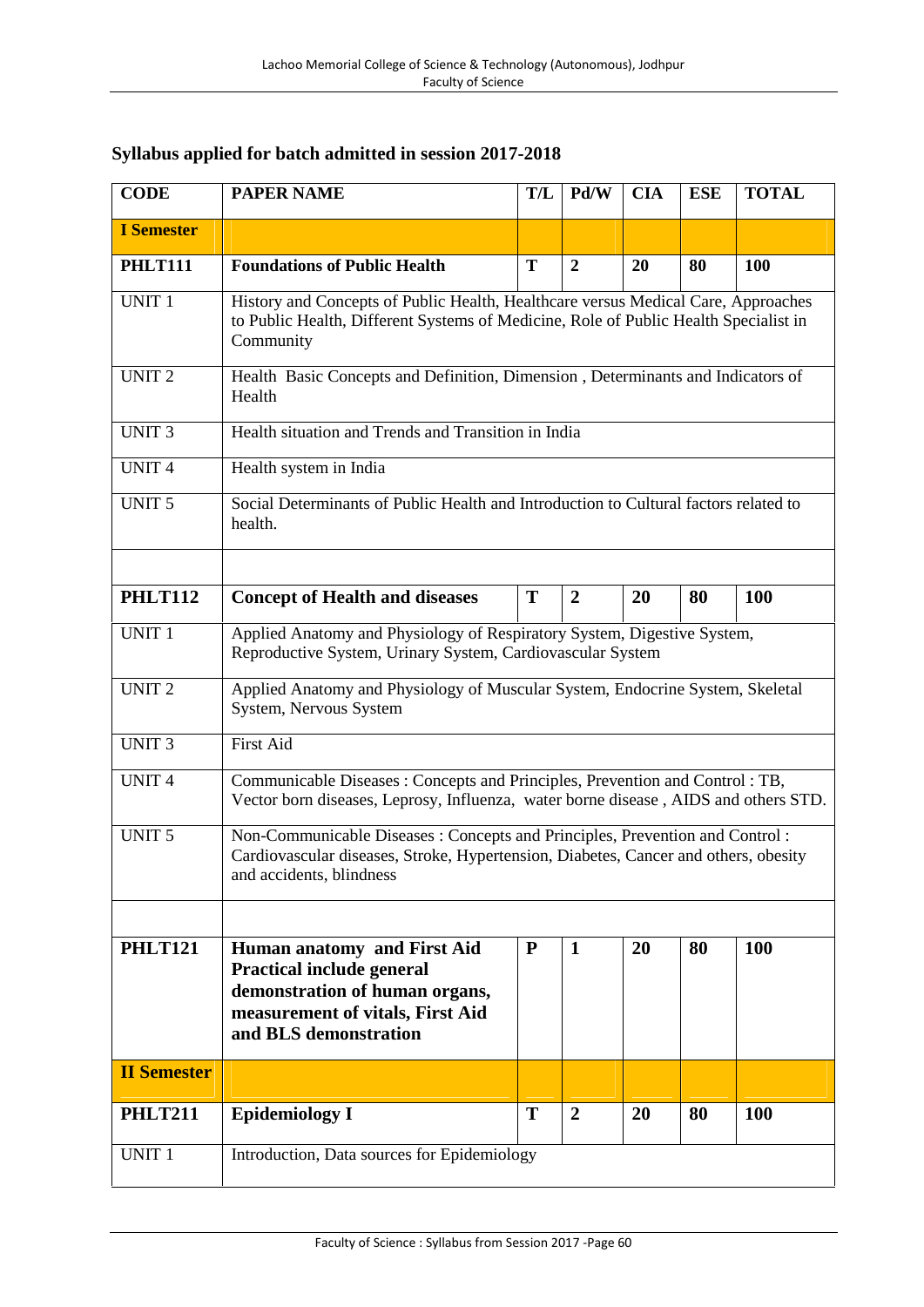| <b>UNIT2</b>   | Epidemiological concept of disease, Measures of disease frequency                                                                                                    |           |                |    |    |            |  |  |
|----------------|----------------------------------------------------------------------------------------------------------------------------------------------------------------------|-----------|----------------|----|----|------------|--|--|
| <b>UNIT3</b>   | Epidemiological methods: Descriptive Epidemiology, Analytical Epidemiology,                                                                                          |           |                |    |    |            |  |  |
| <b>UNIT4</b>   | Experimental Epidemiology: uses, types: Screening in health and disease: Principles<br>underlying screening program                                                  |           |                |    |    |            |  |  |
| <b>UNIT 5</b>  | Outbreaks and Epidemic Investigations, Prevention and Control: with examples                                                                                         |           |                |    |    |            |  |  |
| <b>PHLT212</b> | <b>Biostatistics and Computer</b><br><b>Applications</b>                                                                                                             | Т         | $\overline{2}$ | 20 | 80 | <b>100</b> |  |  |
| <b>UNIT 1</b>  | Data and Data Presentation: Types of data, simple, compound, percentage, bar chart,<br>Histogram, Frequency Polygon, Frequency curve, Normal curves, Skewed diagram. |           |                |    |    |            |  |  |
| <b>UNIT2</b>   | Sample, sampling methods, estimation of sample size                                                                                                                  |           |                |    |    |            |  |  |
| <b>UNIT3</b>   | Numerical Description of Data: Measures of central tendency, Mean Median, Mode,<br>Geometric mean, Harmonic mean                                                     |           |                |    |    |            |  |  |
| <b>UNIT4</b>   | Measures of dispersion: range, Mean Deviation, Standard Deviation, quartile<br>deviation, Co-efficient of variation, Standard Error                                  |           |                |    |    |            |  |  |
| <b>UNIT 5</b>  | Probability and Probability distribution : events, Probability, sampling, Conditional<br>probability, Addition and multiplication rules of Probability               |           |                |    |    |            |  |  |
| <b>PHLT221</b> | <b>Epidemiology and Biostatistics</b><br>Lab include presentation of data,<br>measurement of incidence and<br>prevalence rate, central tendency,<br>dispersion.      | ${\bf P}$ | $\mathbf{1}$   | 20 | 80 | <b>100</b> |  |  |
|                | Internship program                                                                                                                                                   |           |                |    |    |            |  |  |
|                | Field visits for understanding the<br>health programs like Immunization<br>camps/ programs, , Geriatric dept.,<br>PHC/CHC/ District Hospital visits,                 |           |                |    |    |            |  |  |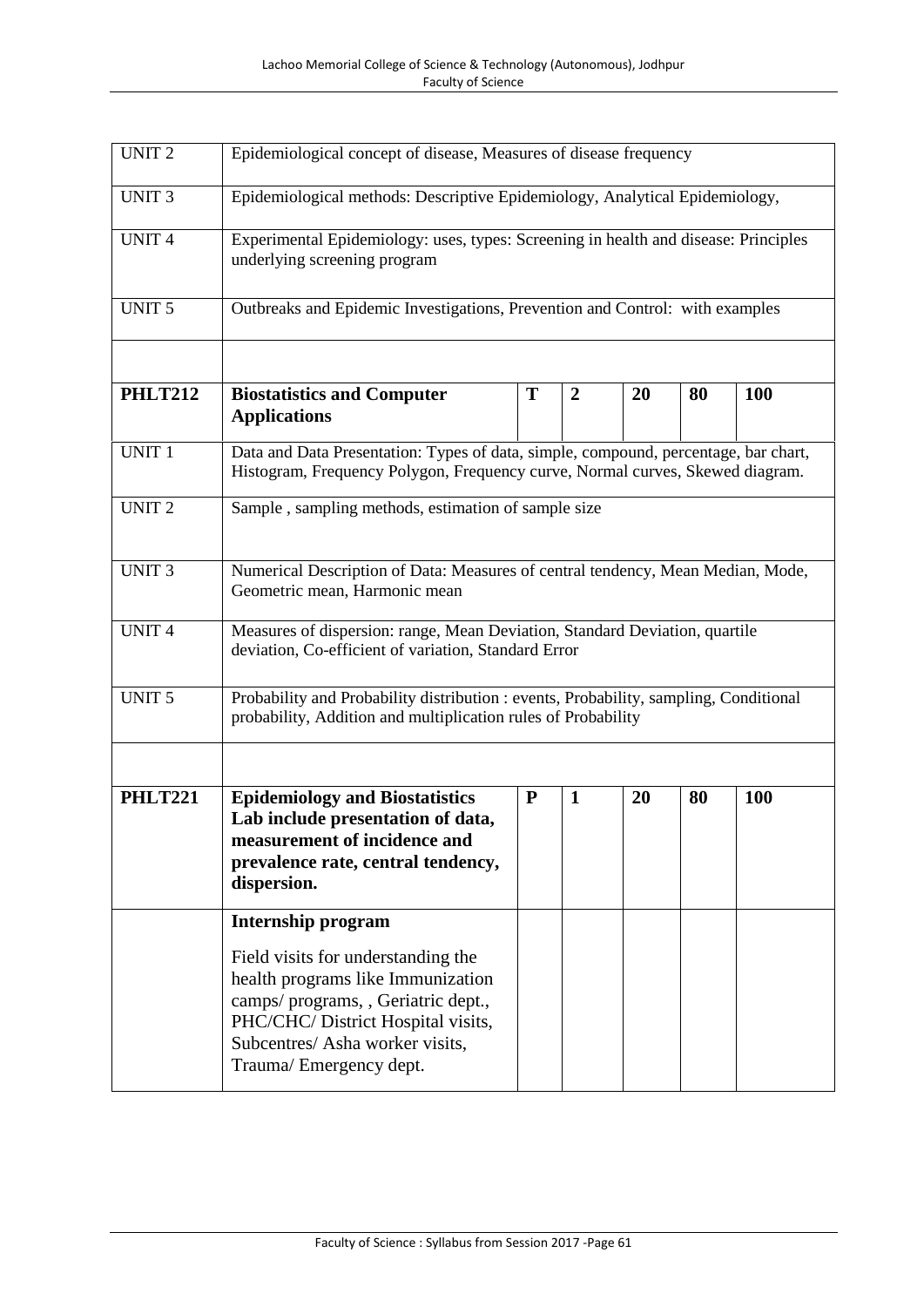## **Syllabus applied for the batch admitted in session 2017-2018**

| Ш<br><b>Semester</b> |                                                                                                                                                                                                                                                                                                                                                                                                                                             |                                                                                   |                  |           |    |            |  |  |  |
|----------------------|---------------------------------------------------------------------------------------------------------------------------------------------------------------------------------------------------------------------------------------------------------------------------------------------------------------------------------------------------------------------------------------------------------------------------------------------|-----------------------------------------------------------------------------------|------------------|-----------|----|------------|--|--|--|
| <b>PHLT311</b>       | <b>Epidemiology II</b>                                                                                                                                                                                                                                                                                                                                                                                                                      | T                                                                                 | $\boldsymbol{2}$ | 20        | 80 | 100        |  |  |  |
| UNIT <sub>1</sub>    | Measures of Association and causality: Association Between Two Variables, Strength<br>Of The Association, Impact of the Association, Hills Criteria of Causation.                                                                                                                                                                                                                                                                           |                                                                                   |                  |           |    |            |  |  |  |
| <b>UNIT2</b>         | Confounding and Bias; Selection bias, Information bias, Confounding bias,<br>Prevention of Bias in Basic Study Design                                                                                                                                                                                                                                                                                                                       |                                                                                   |                  |           |    |            |  |  |  |
| <b>UNIT 3</b>        | Communicable Disease Epidemiology; epidemiological characteristics , Risk factors,<br>Treatment challenges and approaches for major ID (Measles, Polio, Acute respiratory<br>infections-hep A,E, Influenza, Acute diarrheal diseases, Malaria and Dengue,<br>Helminthic Infections-Ascarisis, Hookworm, TB, Leprosy, HIV, Hepatitis B,C,<br>Rabies, Sexually Transmitted Infections), Emerging and re-emerging of diseases,<br>immunization |                                                                                   |                  |           |    |            |  |  |  |
| <b>UNIT4</b>         | Non Communicable Disease Epidemiology; epidemiological characteristics of the<br>major NCD: CHD, Diabetes, Obesity, Cancer, Blindness, & Accidents; Risk factors<br>for major NCD, Treatment challenges and prevention and control approaches for<br>major NCD                                                                                                                                                                              |                                                                                   |                  |           |    |            |  |  |  |
| <b>UNIT 5</b>        | Surveillance; Types and aims of surveillance, Key Elements of Surveillance System,<br>steps in setting up surveillance, criteria for undertaking surveillance, need for<br>surveillance, IDSP.                                                                                                                                                                                                                                              |                                                                                   |                  |           |    |            |  |  |  |
| <b>PHLT312</b>       | <b>Biostatistics and Health Informatics</b>                                                                                                                                                                                                                                                                                                                                                                                                 | T                                                                                 | $\overline{2}$   | 20        | 80 | 100        |  |  |  |
| <b>UNIT 1</b>        | Testing of Hypothesis: Hypothesis, level significance, parametric tests: t-test, Z-test<br>and, non-parametric tests: Chi2 test.                                                                                                                                                                                                                                                                                                            |                                                                                   |                  |           |    |            |  |  |  |
| <b>UNIT 2</b>        |                                                                                                                                                                                                                                                                                                                                                                                                                                             | Correlation: types, scattered diagram, Karl Pearson's coefficient of correlation. |                  |           |    |            |  |  |  |
|                      | Study of Vital Statistics, Introduction to different statistical soft wares                                                                                                                                                                                                                                                                                                                                                                 |                                                                                   |                  |           |    |            |  |  |  |
| UNIT 3               |                                                                                                                                                                                                                                                                                                                                                                                                                                             |                                                                                   |                  |           |    |            |  |  |  |
| <b>UNIT4</b>         | Introduction to Health and Medical Informatics: Definition and concept, information<br>management, information technology and informatics, Use of health informatics.<br>History of Medical Informatics, Hospital management and information system,<br>Computer-based patient record.                                                                                                                                                      |                                                                                   |                  |           |    |            |  |  |  |
| <b>UNIT 5</b>        | Telehealth: definition, telehealth and telemedicine, uses and scope. e-health and<br>mhealth: introduction, definition and uses and application                                                                                                                                                                                                                                                                                             |                                                                                   |                  |           |    |            |  |  |  |
| <b>PHLT321</b>       | <b>Epidemiology and Computer</b><br><b>Application Lab II include BMI,</b><br>Anthropometric measures and<br><b>Training of EPI INFO</b>                                                                                                                                                                                                                                                                                                    | ${\bf P}$                                                                         | $\mathbf{1}$     | <b>20</b> | 80 | <b>100</b> |  |  |  |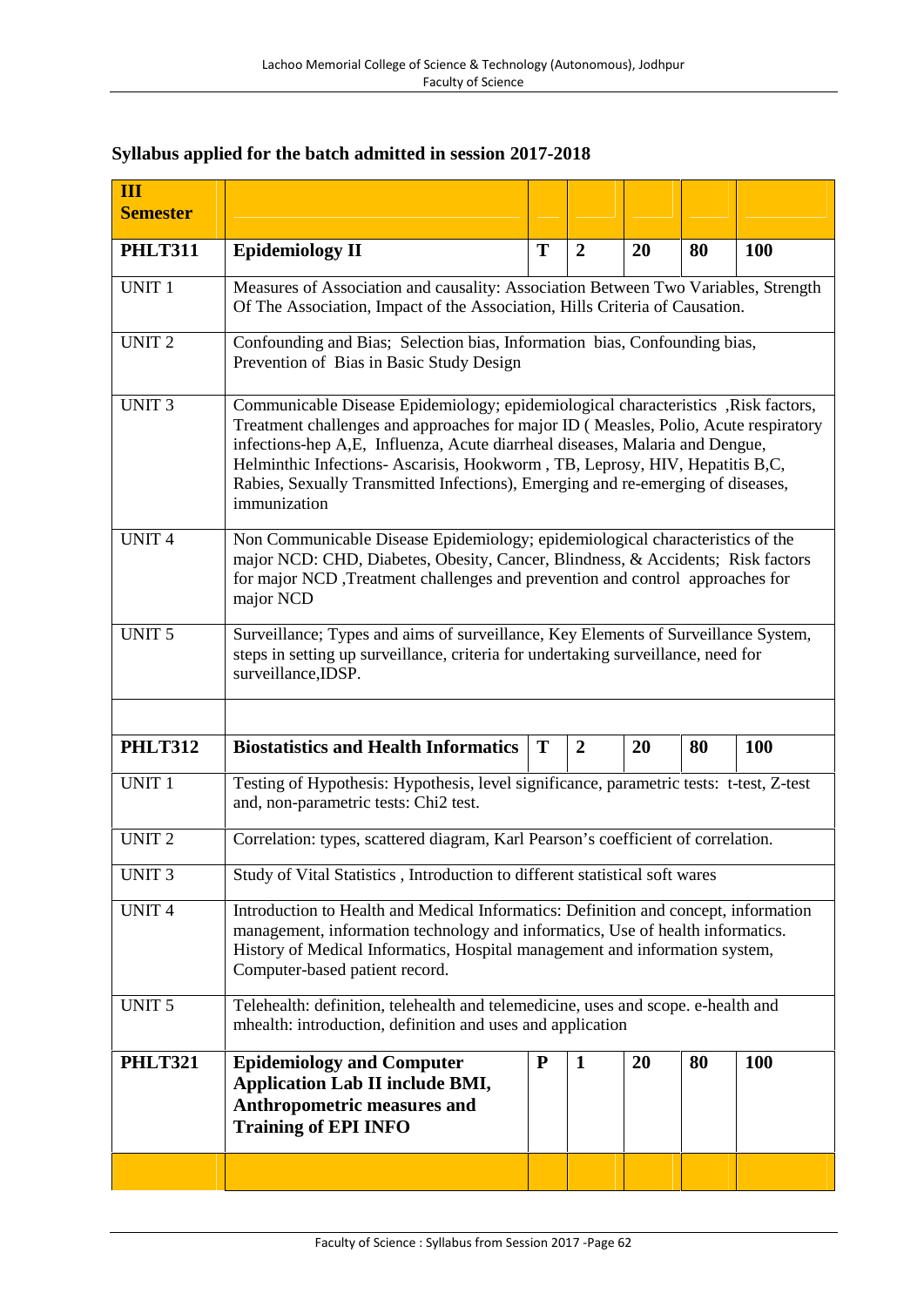| <b>IVSemester</b> |                                                                                                                                                                                                                                                         |           |                |    |    |            |  |
|-------------------|---------------------------------------------------------------------------------------------------------------------------------------------------------------------------------------------------------------------------------------------------------|-----------|----------------|----|----|------------|--|
| <b>PHLT411</b>    | <b>Health Education, Promotion&amp;</b><br><b>IEC</b>                                                                                                                                                                                                   | T         | $\overline{2}$ | 20 | 80 | 100        |  |
| <b>UNIT 1</b>     | Introduction to health education: Definition, concept, goals and objective of health<br>education, role of health educator.                                                                                                                             |           |                |    |    |            |  |
| <b>UNIT2</b>      | Introduction to health promotion : Definition, concept and charters of health<br>promotion                                                                                                                                                              |           |                |    |    |            |  |
| <b>UNIT 3</b>     | Theories of Health Behavior: Stages of Change Model , Social learning/social<br>cognitive theory, Health Belief Model, Diffusion of Innovations Theory                                                                                                  |           |                |    |    |            |  |
| <b>UNIT4</b>      | Methods and Approaches to health education: IEC, Individual and group approach-<br>Medical or Preventive, Behavior Change, Educational, Empowerment, Social Change;<br>Mass media, Social marketing, Counseling                                         |           |                |    |    |            |  |
| UNIT <sub>5</sub> | Workplace health promotion: Concept and guidelines, key elements of a workplace<br>health program; health promotion at school, hospital and for vulnerable population<br>and high risk group.                                                           |           |                |    |    |            |  |
| <b>PHLT412</b>    | <b>Social and Behavioral Sciences</b>                                                                                                                                                                                                                   | T         | $\overline{2}$ | 20 | 80 | <b>100</b> |  |
| UNIT <sub>1</sub> | Psychology and Public Health, Health psychology                                                                                                                                                                                                         |           |                |    |    |            |  |
| <b>UNIT2</b>      | Sociology and Public Health, Stress, well being and Quality of life                                                                                                                                                                                     |           |                |    |    |            |  |
| <b>UNIT 3</b>     | Social Pathology, immoral traffic (prevention) act, child labor (prohibition and<br>regulation) act, COPRA, ESI act and demography. Social welfare schemes                                                                                              |           |                |    |    |            |  |
| <b>UNIT4</b>      | Culture and health: i) rural/urban migrant ii) cross cultural differences                                                                                                                                                                               |           |                |    |    |            |  |
| <b>UNIT 5</b>     | Community need assessment approach                                                                                                                                                                                                                      |           |                |    |    |            |  |
| <b>PHLT421</b>    | <b>Health Education and Promotion</b><br>Lab include one way-two way<br>communication, poster making,<br>role model, report writing                                                                                                                     | ${\bf P}$ | $\mathbf{1}$   | 20 | 80 | <b>100</b> |  |
|                   | <b>Internship Program</b>                                                                                                                                                                                                                               |           |                |    |    |            |  |
|                   | A total 28 days of internship training<br>program can be attached with any<br>corporate hospitals/ District<br>hospitals/CHC/Medical college/<br>Research organization/NGO in health<br>field/social society in health care<br>recognized by Institute. |           |                |    |    |            |  |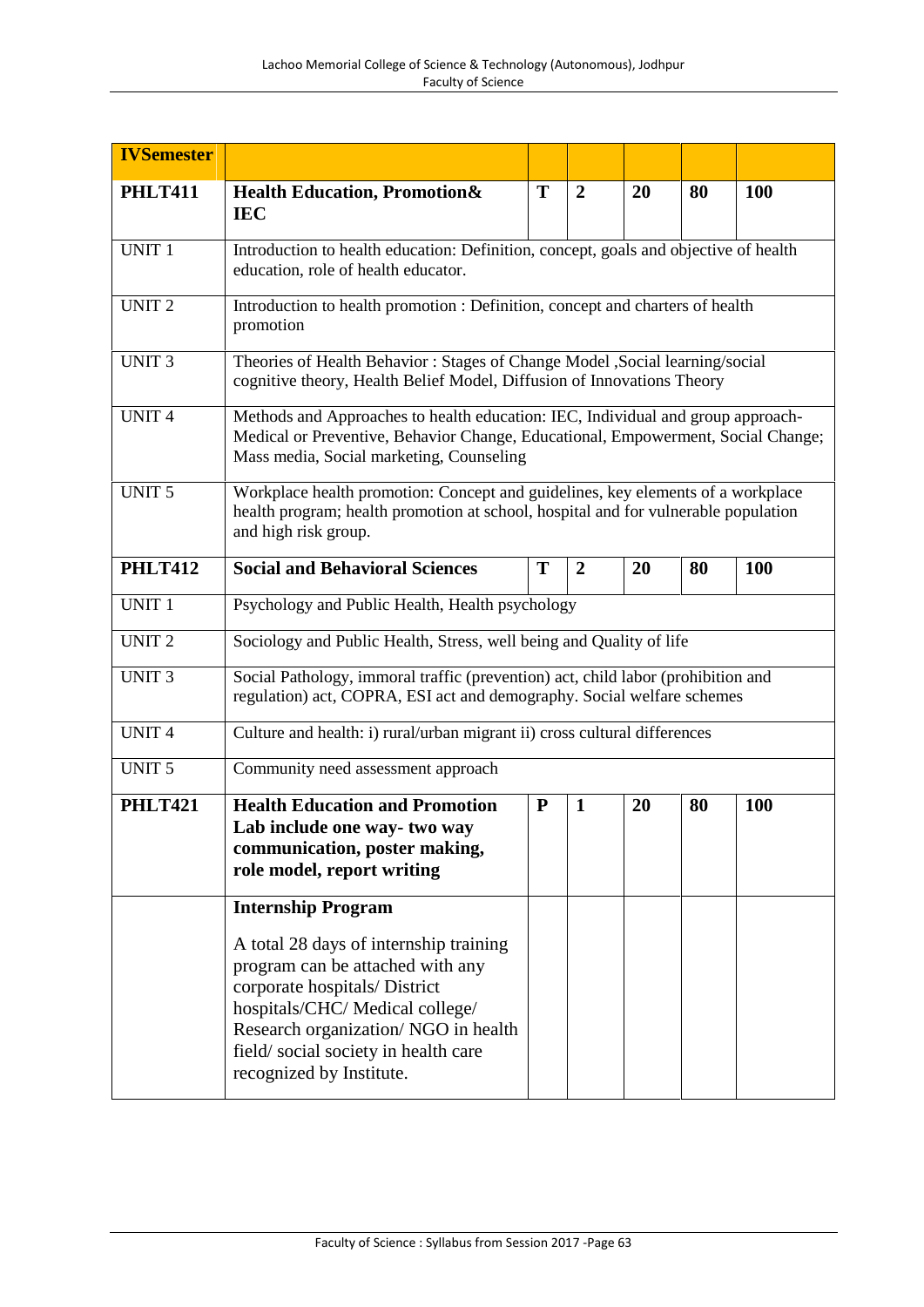## **Syllabus applied for the batch admitted in session 2017-2018**

| <b>V</b> Semester |                                                                                                                                                                                                                                                                                                                                                                                                      |   |                |    |    |            |  |  |
|-------------------|------------------------------------------------------------------------------------------------------------------------------------------------------------------------------------------------------------------------------------------------------------------------------------------------------------------------------------------------------------------------------------------------------|---|----------------|----|----|------------|--|--|
| <b>PHLT511</b>    | <b>Research Methodology</b>                                                                                                                                                                                                                                                                                                                                                                          | T | $\overline{2}$ | 20 | 80 | <b>100</b> |  |  |
| <b>UNIT 1</b>     | Scientific research: Nature and Scope, Basic Principles of scientific research, Steps<br>involved in a scientific study/investigation, Formulation of Hypothesis, sources,<br>qualities of a workable hypothesis.                                                                                                                                                                                    |   |                |    |    |            |  |  |
| <b>UNIT 2</b>     | Ethical issues: Ethics and Medical experimentation, general ethical principles, ethical<br>committee, Nuremberg code, Helsinki declaration.                                                                                                                                                                                                                                                          |   |                |    |    |            |  |  |
| <b>UNIT 3</b>     | Research Methods: Social Surveys, Case Study, Clinico-social case study (family<br>study) Experimental methods meaning. Types-Trial and Error, Observational studies,<br>multicentric study, Natural experiment, post facto experiment, Laboratory<br>experiments, attitude analysis.                                                                                                                |   |                |    |    |            |  |  |
| <b>UNIT4</b>      | Design of Sample Survey: Basic Principles of sample survey, types of sampling. Data<br>Collection: Methods-Schedule Mailed Questionnaire, Interview, Observation, testing<br>of instrument, scaling technique for data analysis<br>Classification and Tabulation: objectives, characteristics, kinds and statistical series-<br>array, discrete, continuous. Presentation of Data, Analysis of Data. |   |                |    |    |            |  |  |
| <b>UNIT 5</b>     | Report Writing: Abstract, Introduction, Objectives, Methodology, Results, Discussion,<br><b>Conclusion and Recommendations</b>                                                                                                                                                                                                                                                                       |   |                |    |    |            |  |  |
| <b>PHLT512</b>    | <b>Public Health Management</b>                                                                                                                                                                                                                                                                                                                                                                      | T | $\overline{2}$ | 20 | 80 | <b>100</b> |  |  |
| <b>UNIT 1</b>     | Concept, principles and theories of programme planning; Application of programme<br>planning to Health education and extension                                                                                                                                                                                                                                                                       |   |                |    |    |            |  |  |
| <b>UNIT 2</b>     | Systematic development of plan of work, programme projection;. Machinery for<br>planning at the National level. Inventory programs.                                                                                                                                                                                                                                                                  |   |                |    |    |            |  |  |
| <b>UNIT3</b>      | National health programme                                                                                                                                                                                                                                                                                                                                                                            |   |                |    |    |            |  |  |
| UNIT <sub>4</sub> | Evaluation techniques and their applications. Methods of monitoring and evaluation;<br>types, procedures, steps, techniques and principles of evaluation; health audit                                                                                                                                                                                                                               |   |                |    |    |            |  |  |
| <b>UNIT 5</b>     | Indicators for programs/Projects, Critical analysis of India's Five Year Plans in<br>relation to developmental objectives and programmes for the rural India;                                                                                                                                                                                                                                        |   |                |    |    |            |  |  |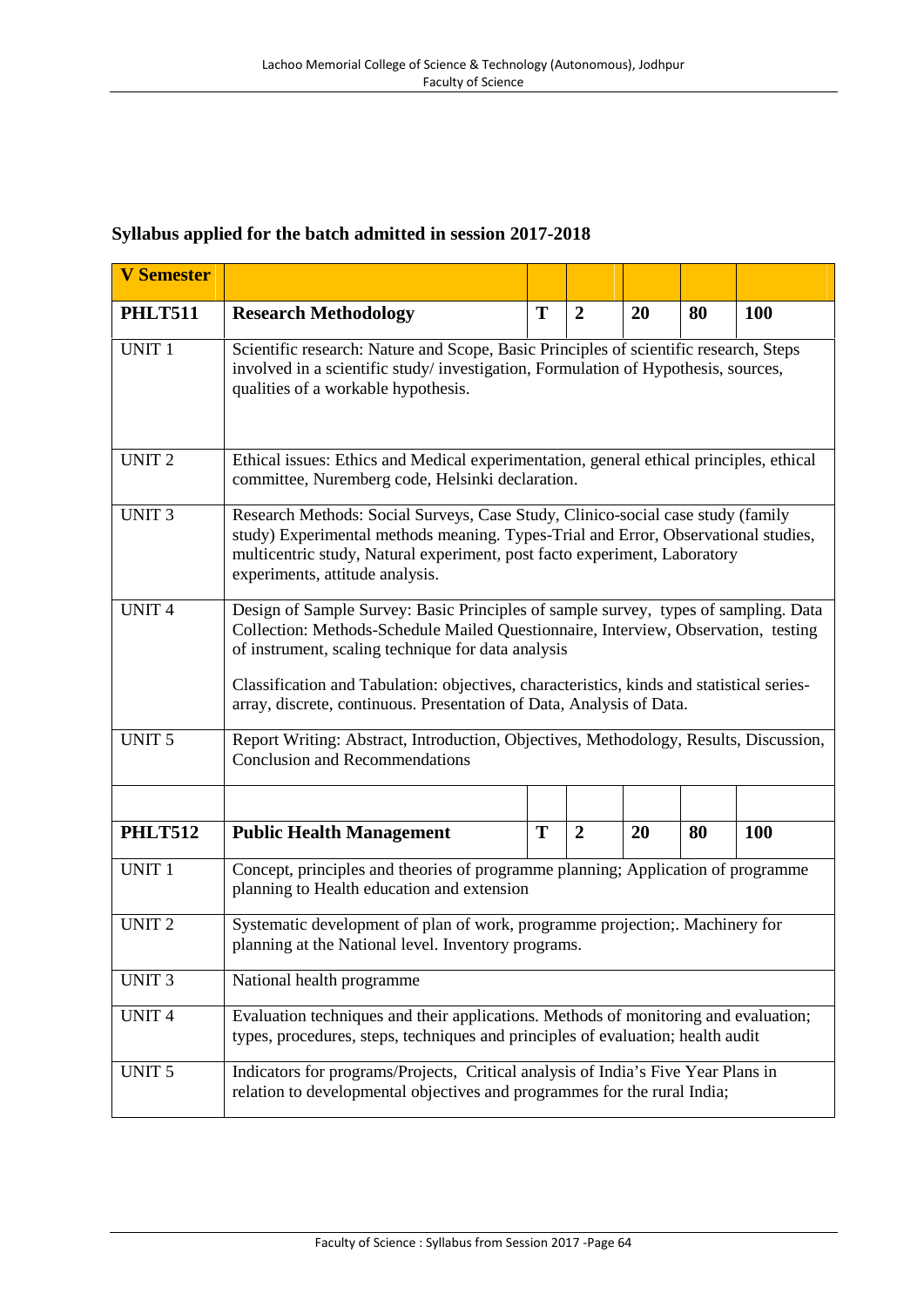| <b>PHLT521</b>  | <b>Research and Health Management</b><br>Lab include sample size estimation,<br>questionnaire, interview.                                                                                                                                                                                                                                                                                                                                                                                                              | ${\bf P}$ | $\overline{2}$ | 20 | 80 | 100        |  |
|-----------------|------------------------------------------------------------------------------------------------------------------------------------------------------------------------------------------------------------------------------------------------------------------------------------------------------------------------------------------------------------------------------------------------------------------------------------------------------------------------------------------------------------------------|-----------|----------------|----|----|------------|--|
|                 | <b>Immunization program</b>                                                                                                                                                                                                                                                                                                                                                                                                                                                                                            |           |                |    |    |            |  |
|                 | <b>Internship program</b>                                                                                                                                                                                                                                                                                                                                                                                                                                                                                              |           |                |    |    |            |  |
|                 | Health awareness programs,<br>conferences, old age home/ water<br>sanitation/PWD dept., Pollution<br>control dept./ Medical waste dept.,<br>Health Insurance companies/<br>Bhamashah scheme, Industrial visit,<br>PMR dept.                                                                                                                                                                                                                                                                                            |           |                |    |    |            |  |
| <b>VI</b>       |                                                                                                                                                                                                                                                                                                                                                                                                                                                                                                                        |           |                |    |    |            |  |
| <b>Semester</b> |                                                                                                                                                                                                                                                                                                                                                                                                                                                                                                                        |           |                |    |    |            |  |
| <b>PHLT611</b>  | <b>Special Issues in Public Health I</b>                                                                                                                                                                                                                                                                                                                                                                                                                                                                               | T         | $\overline{2}$ | 20 | 80 | <b>100</b> |  |
| <b>UNIT 1</b>   | Gender and Health: Status of women in society, Equity and Equality, Role of women<br>in family, life cycle approach, gender issues in different disease conditions.                                                                                                                                                                                                                                                                                                                                                    |           |                |    |    |            |  |
| <b>UNIT2</b>    | Public Health Leadership                                                                                                                                                                                                                                                                                                                                                                                                                                                                                               |           |                |    |    |            |  |
| <b>UNIT3</b>    | Occupational health and Healthcare Legislation in India: definition: law, legislation<br>and program, the Medical Termination of Pregnancy Act, The transplantation of<br>human organs act, PCPNDT Act, The registration of birth and Death act<br>International Health: Disease patterns around the world, Regions of the world<br>according to WHO and their overall health status, effect of climate, politics and<br>society on health, and International Health organizations, International Health<br>Regulation |           |                |    |    |            |  |
| <b>UNIT4</b>    |                                                                                                                                                                                                                                                                                                                                                                                                                                                                                                                        |           |                |    |    |            |  |
| <b>UNIT 5</b>   | Disaster management: natural and manmade disaster – pre, post preparedness.                                                                                                                                                                                                                                                                                                                                                                                                                                            |           |                |    |    |            |  |
| <b>PHLT612</b>  | <b>Special Issues in Public Health II</b>                                                                                                                                                                                                                                                                                                                                                                                                                                                                              | T         | $\overline{2}$ | 20 | 80 | <b>100</b> |  |
| <b>UNIT 1</b>   | Air and Noise Pollution Control: Definition of air pollution - pollutants and their<br>sources – effects on human health, vegetation and climate of air pollution –air<br>pollution control legislation - noise pollution - sources and effects - control measures.                                                                                                                                                                                                                                                    |           |                |    |    |            |  |
| <b>UNIT2</b>    | Water Pollution: Definition, sources, classification of water pollutants – organic waste,<br>oxygen demanding waste, disease causing wastes, synthetic organic compounds.<br>Sanitation, inorganic pollutants suspended solids and sediments, radioactive materials,<br>BOD, COD, Waste water treatment- primary secondary, tertiary.                                                                                                                                                                                  |           |                |    |    |            |  |
| <b>UNIT 3</b>   | Solid waste management - classification, origin, methods of solid waste treatment and<br>disposal compositing, sanitary land filling, thermal process (incineration, Pyrolysis)<br>Recycling and reuse. Biomedical waste                                                                                                                                                                                                                                                                                               |           |                |    |    |            |  |